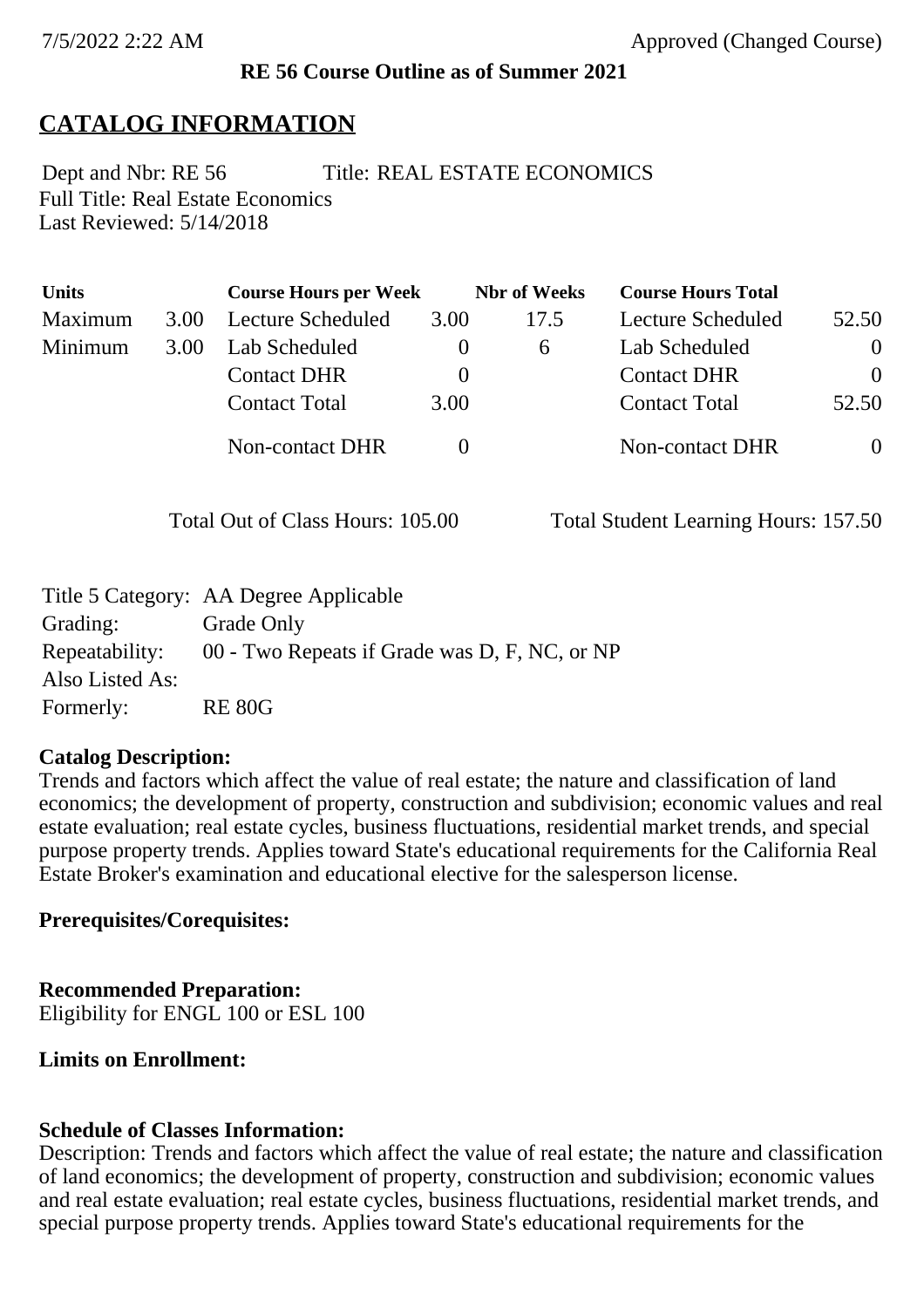California Real Estate Broker's examination and educational elective for the salesperson license. (Grade Only) Prerequisites/Corequisites: Recommended: Eligibility for ENGL 100 or ESL 100 Limits on Enrollment: Transfer Credit: CSU; Repeatability: Two Repeats if Grade was D, F, NC, or NP

# **ARTICULATION, MAJOR, and CERTIFICATION INFORMATION:**

| <b>AS Degree:</b><br><b>CSU GE:</b> | Area<br><b>Transfer Area</b> |            |                  | Effective:<br>Effective: | Inactive:<br>Inactive: |
|-------------------------------------|------------------------------|------------|------------------|--------------------------|------------------------|
| IGETC:                              | <b>Transfer Area</b>         |            |                  | Effective:               | Inactive:              |
| <b>CSU Transfer:</b> Transferable   |                              | Effective: | <b>Fall 1981</b> | Inactive:                |                        |
| <b>UC</b> Transfer:                 |                              | Effective: |                  | Inactive:                |                        |

**CID:**

**Certificate/Major Applicable:** 

[Both Certificate and Major Applicable](SR_ClassCheck.aspx?CourseKey=RE56)

# **COURSE CONTENT**

## **Student Learning Outcomes:**

Upon completion of the course, students will be able to:

- 1. Evaluate and hypothesize government action on the value of real property.
- 2. Break down and categorize real estate markets.
- 3. Distinguish and group real estate investment.
- 4. Satisfy the California Department of Real Estate elective education requirement for salespersons and brokers license.

## **Objectives:**

Upon completion of this course the student will to be able to:

- 1. Analyze actions by the Federal Reserve System and their impact on real estate activity.
- 2. Examine principles of supply and demand in the real estate market.
- 3. Inspect reasons for city locations and growth patterns.
- 4. Classify and distinguish neighborhoods, neighborhood boundaries, and how they change.
- 5. Compare and contrast housing markets and show examples of demand, supply, and government housing problems.
- 6. Analyze commercial and industrial markets and show examples of economic characteristics.
- 7. Assess and summarize the principles of real estate taxation.
- 8. Examine tax aspects of real estate investments.

## **Topics and Scope:**

- I. Economic Principles of Capitalism
- II. Government's Role in the Economy: Measuring Economic Performance
- III. Money, Credit, and Real Estate
	- A. Money supply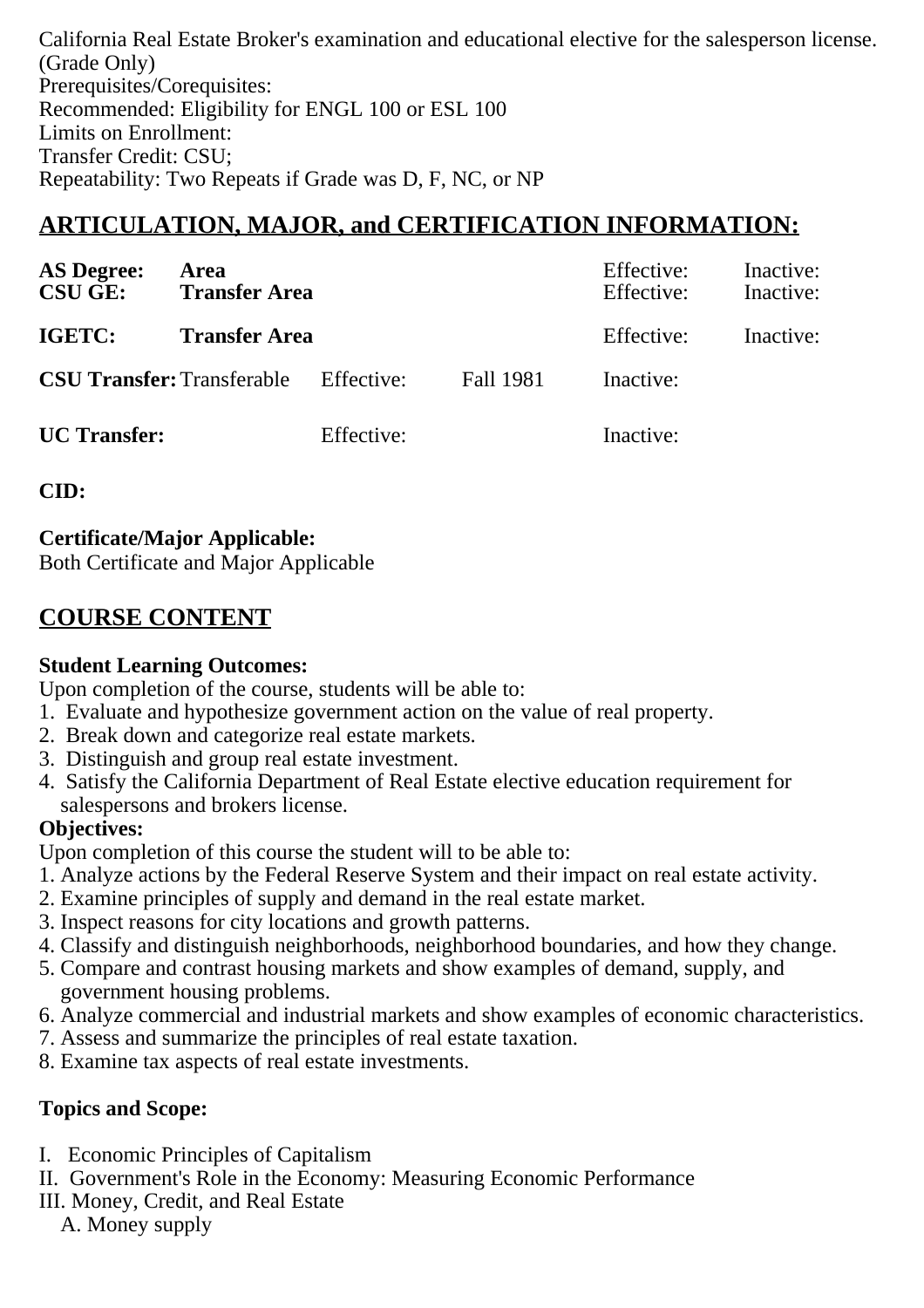- B. Federal Reserve System
- IV. Economic Features of Real Estate Markets
- V. Understanding Real Estate Markets
	- A. Regional and community analysis
	- B. Community growth patterns
	- C. Neighborhoods
	- D. Housing markets
	- E. Commercial and industrial markets
	- F. Rural and recreational real estate markets

VI. Influences on Real Estate Development

- A. Principles of taxation
- B. Land use controls
- C. Real estate development
	- 1. construction
	- 2. subdivision
- D. Required government reports
- VII. Real Estate Investment
	- A. Real estate investment principles
	- B. Income tax aspects of investment real estate

## **Assignment:**

- 1. Written analysis of economic influences of a community; minimum of 5 pages
- 2. Research paper on specific economic principle or theory as assigned; minimum of 5 pages
- 3. Weekly reading of 20-40 pages
- 4. Chapter quizzes
- 5. Midterm and Final exam

## **Methods of Evaluation/Basis of Grade:**

**Writing:** Assessment tools that demonstrate writing skills and/or require students to select, organize and explain ideas in writing.

Research paper and written analysis

**Problem Solving:** Assessment tools, other than exams, that demonstrate competence in computational or noncomputational problem solving skills.

Class performance

**Skill Demonstrations:** All skill-based and physical demonstrations used for assessment purposes including skill performance exams.

**Exams:** All forms of formal testing, other than skill performance exams.

| Writing<br>$25 - 45\%$      |  |
|-----------------------------|--|
|                             |  |
|                             |  |
| Problem solving<br>$0 - 5%$ |  |
|                             |  |